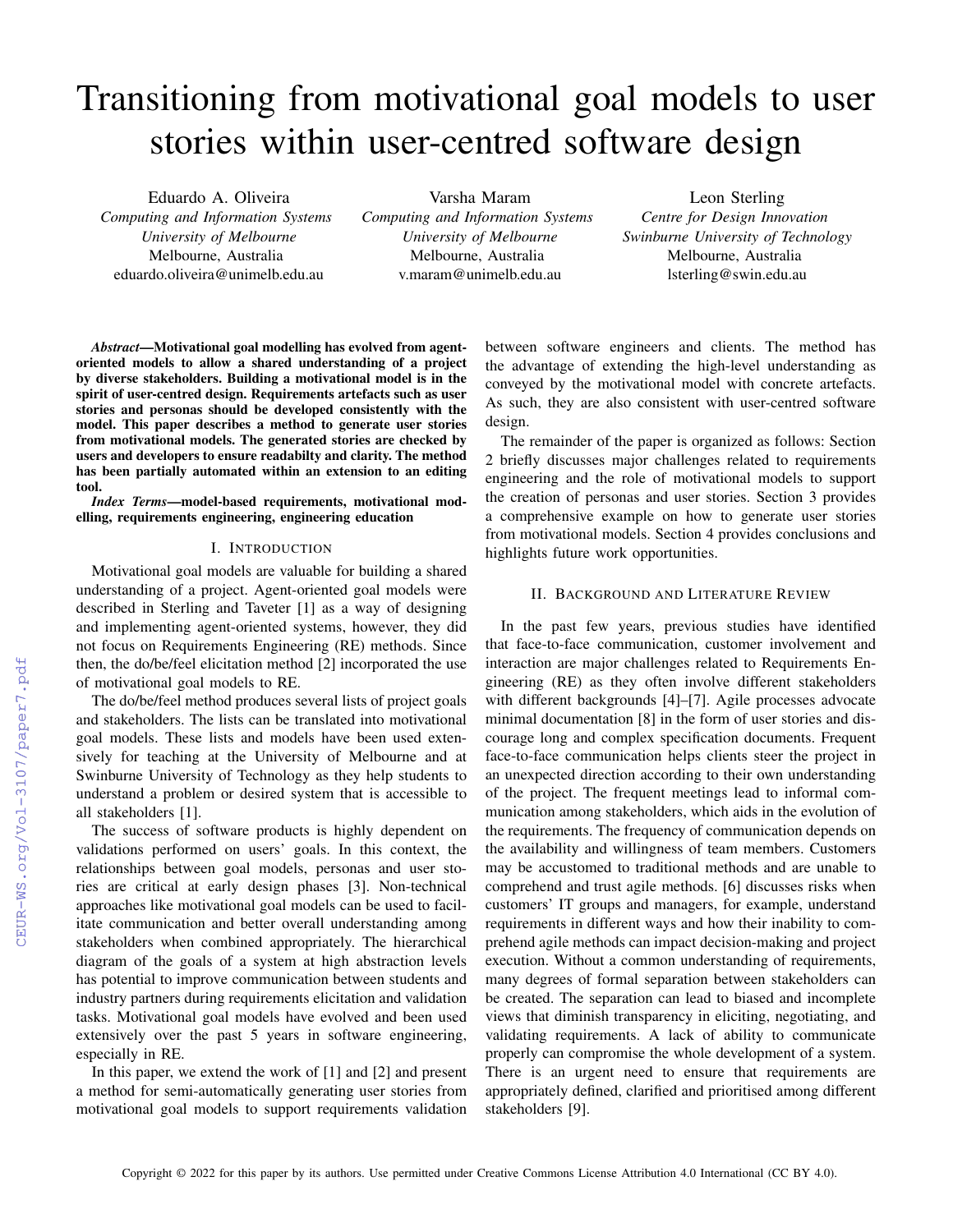In this context, personas and user stories, typically structured into epics, can be created as specifications of requirements. An epic is a large user story that cannot be delivered as defined within a single iteration or is large enough that it can be split into smaller user stories [10]. A user story description generally consists of, among other things, a statement. To be amenable to humans as well as to machines, a user story statement should relate to both a persona and a goal [11]. A persona is a description of an archetypical user of a software system, created based on research performed with potential real users of a software system. A goal is an intended outcome of a persona interacting with a software system. A role is an abstraction of a persona. Personas provide the rationale for the existence of user stories. The success of final software products is highly dependent on validations performed on users' goals. The relationships between personas and goals are critical.

Personas and user stories facilitate communication and better overall understanding among stakeholders [9], [12], [13]. Both artefacts shift the concentration from written documentation to communication. User stories are also believed to be capable of eradicating the challenge of constant updating of requirements specification documents in traditional requirements engineering [14] by keeping team members updated. User stories emphasise "user goals" and are generally validated against created personas. The use of personas and user stories briefly explain the user perception, focus on "what" is needed to be done, and support collaborative and iterative development. User stories are usefully structured into epics which is a collection of related user stories.

In recent years, interest in personas and in the use of user stories has extended to the software engineering communities. Previous studies have identified and discussed the importance of personas and user stories in RE [13], [15]–[18]. Surprisingly, however, despite several proposals for integrating personas and user stories methodologically with software engineering [11], [19], there has been little work describing how software engineering tools should be augmented to support their creation, usage, and on-going maintenance. To date, there has been little work or tools supporting the integration, consistency and validation between personas, user stories and requirements engineering activities. According to [16], the focus of software engineering tools has been to support the design and development of software, not user-centered design artifacts like personas or user stories. Therefore it is necessary for us to understand how personas and user stories can be integrated into software tools to ensure they help, rather than hinder, software engineering practice.

Recently we have used motivational goal models to effectively bridge requirements artifacts such as system goals, personas and user stories during the requirements elicitation and design phases of software engineering subjects at the University of Melbourne. They improve communication between students and industry partners. To our knowledge, no motivational model tool has supported an automated extraction of user stories as part of their systems before. This paper contributes to the field by presenting a method for semiautomatically generating user stories from motivational goal models to support readability and clarity in RE, and requirements validation between software engineers and clients.

## III. MOTIVATIONAL MODELS AND USER STORIES

Motivational modelling emerged from agent-oriented goal modelling to describe projects to non-technical stakeholders. It has been applied in diverse contexts, including space planning, brand development and strategic planning for an eCommerce platform. The essence is developing a shared understanding between diverse stakeholders in a user-centred manner. The general abstract nature of the models has been useful for software engineering students who sometimes struggle to get a high-level view of a project.



Fig. 1. Greeting goal model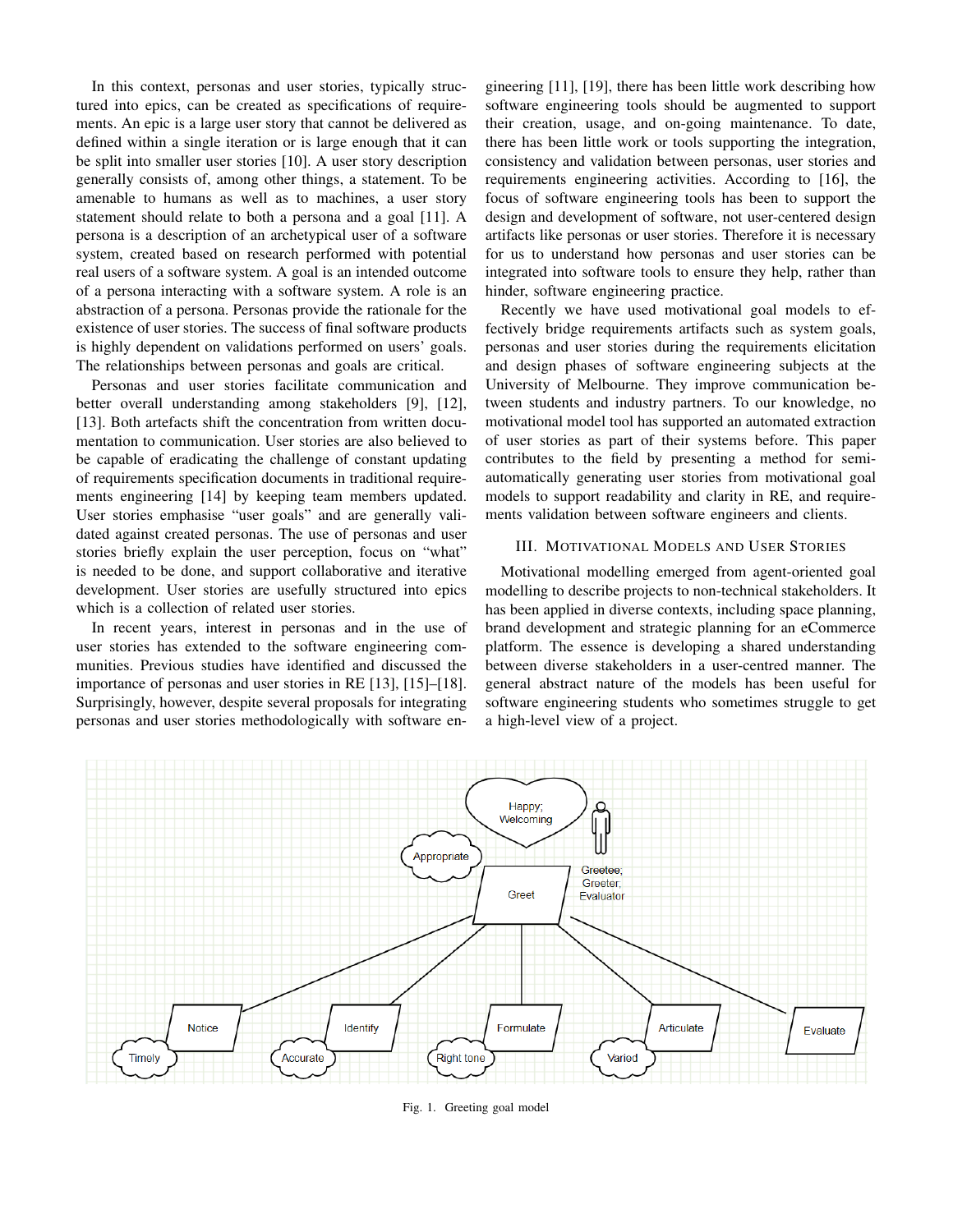It is beyond the scope of the paper to discuss motivational modelling in detail. Rather this paper has a narrow scope of showing how to generate user stories from motivational models. We illustrate the relationship between user stories and motivational models with two examples in which the complexity of the models and relationships increase with each example.

We begin our discussion with a very simple 'low-level' model taken from the book by Sterling and Taveter [1]. The example we choose is the 'Hello World' of agents, an agent greeting. As this is a simple example, we believe it is easier for us to explain the links between the goal model and user stories, without the need to provide additional details about the problem domain. A goal model for two agents greeting is given in Section 4.6 of 'The Art of Agent-Oriented Modelling' on p. 139. It is reproduced in Figure 1 with some slight modification of wording and the addition of an emotional goal. The model is a high level representation of a greeting scenario. The greeter needs to greet the greetee by a sequence of steps including noticing there is someone to be greeted in a timely manner, identifying the person accurately, formulating an appropriate greeting, and articulating it. In the spirit of quality control, there is an evaluator role to evaluate the greeting. To briefly explain the notation, functional goals are depicted in parallelograms, quality goals are depicted in clouds, emotional goals in hearts, and roles by stick figures. This notation is used consistently throughout the paper. Note the diagram was re-drawn with our editor tool available at motivationalmodelling.com .

The idea for converting from motivational model to user stories is to consider the motivational model as a tree and to generate a user story for each leaf. The basic form of a user story is 'As a  $\langle$ user $>$ I want to  $\langle$ do $>$ so that  $\langle$ goal $>$ '. Interpreting the roles as users gives an initial attempt to generate user stories. We have extended the motivational modelling tool with an experimental feature that generates user stories automatically. Applying the feature to the model in Figure 1 results in five user stories as listed below.

- 1) As a Greetee, Greeter or Evaluator, I want to be able to **Notice**
- 2) As a Greetee, Greeter or Evaluator, I want to be able to Identify
- 3) As a Greetee, Greeter or Evaluator, I want to be able to Formulate
- 4) As a Greetee, Greeter or Evaluator, I want to be able to Articulate
- 5) As a Greetee, Greeter or Evaluator, I want to be able to Evaluate

The five user stories do not make complete sense as generated by the tool. For instance, in this example, there should be a separate user story for each different role. Later in this paper that will not be the case. So user story 1 would be better expanded to be three separate user stories. Here is possible wording.

- As a Greeter, I want to be able to Notice the Greetee
- As a Greetee, I want to be able to be Noticed by the Greeter
- As an Evaluator, I want to evaluate whether the Greeter greets the Greetee appropriately

It is an exercise for the reader to expand the other user stories.

We now consider quality and emotional goals. The functional goal 'Notice' has the quality goal 'Timely' attached.



Fig. 2. Intruder handling goal model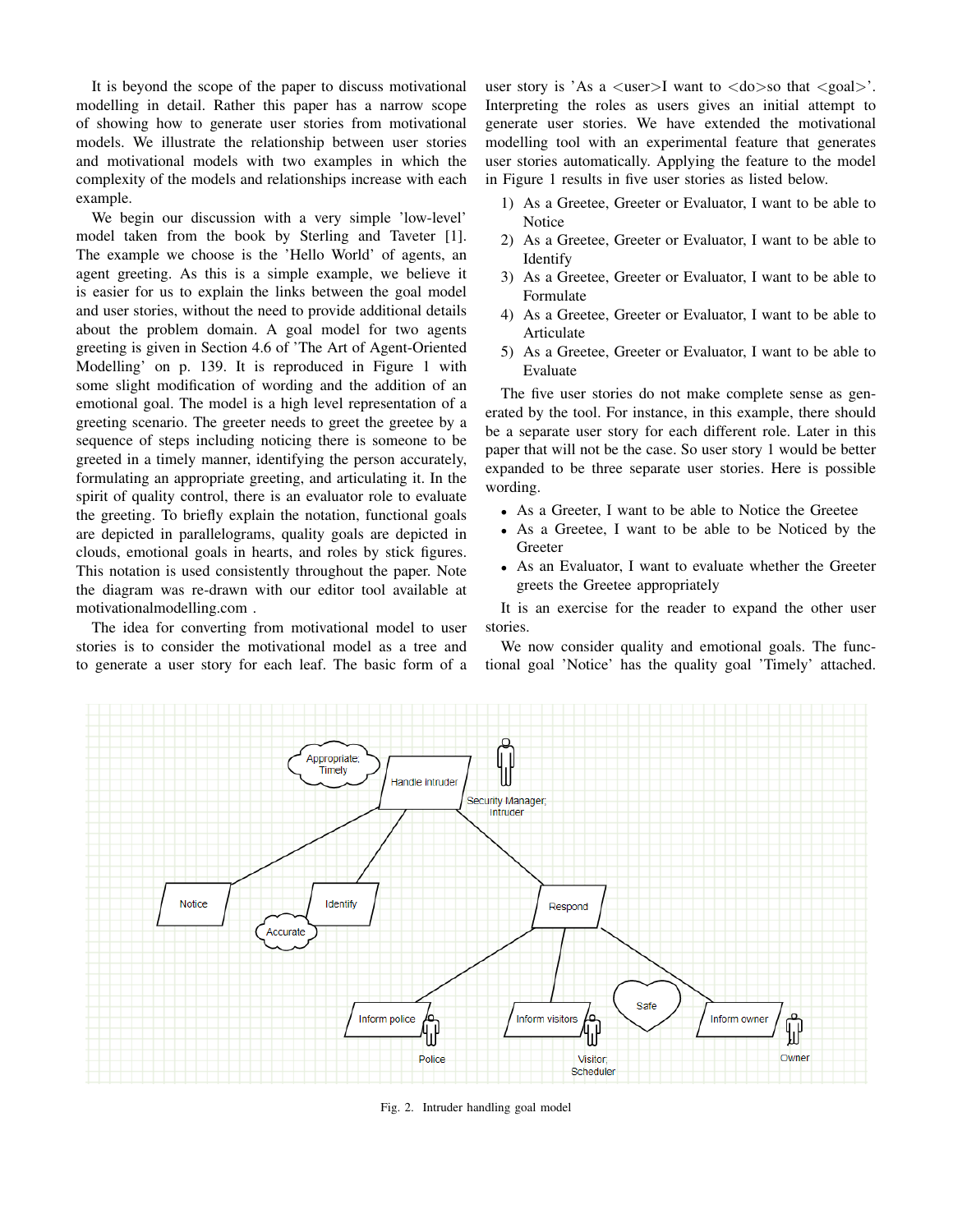An improved user story would be 'As a Greeter, I want to be able to Notice the Greetee in a timely manner.'

An improved version of the second user story might be 'As a Greeter, I want to be able to Identify the Greetee accurately.' Note that the quality goal 'Accurate' expressed as an adjective in the model reads better as an adverb 'Accurately' in the user story. In general, adjustments should be made to improve readability, and the translation process should be semi-automated rather than automated completely.

We now consider the intruder scenario discussed in Chapter 9 of 'The Art of Agent-Oriented Modelling.' Consider Figure 9.4 from the book modified slightly in Figure 2.

Note that the motivational model can be naturally divided into two subtrees. We introduce another translation principle. Significant subtrees should be handled as separate epics. The name of the epic will typically be a node from the motivational model. The experimental feature generates the following.

- 1) Epic: Handle intruder
	- As a Security Manager or Intruder, I want to be able to Notice
	- As a Security Manager or Intruder, I want to be able to Identify
- 2) Epic: Respond
	- As a Security Manager, Intruder or Police, I want to be able to Inform police
	- As a Security Manager, Intruder, Visitor or Scheduler, I want to be able to Inform visitors
	- As a Security Manager, Intruder or Owner, I want to be able to Inform owner

A better version separates the roles. Here is an updated version with greatere detail about the scenario.

- 1) Epic: Handle intruder
	- As a Security Manager, I want to Notice the Intruder
- As an Intruder, I do not want to be Noticed by the User Manager
- As a Security Manager, I want to Identify the Intruder
- As an Intruder, I do not want to be Identified

### 2) Epic: Respond

- As an Intruder, I do not want police to Respond
- As a Security Manager, I want to Inform police
- As a Police, I want to be Informed
- As a Security Manager, I want to Inform visitors
- As a Visitor, I want to be Informed
- As a Scheduler, I want to be Informed
- As a Security Manager, I want to Inform owner
- As an Owner, I want to be Informed

It is straightforward to add the quality and emotional goals. While simple, these two examples are indicative, we believe, of how a model can be used to generate user stories. The user stories will be followed through in design and implementation to make sure the requirements are met.

# *A. Software Project Example: A Goal Model for our Motivational Modelling Editor Tool*

We now consider a larger example which has emerged from our experience in using motivational modelling in our teaching, research, and consulting activities. For reasons that are beyond the scope of the paper, we developed an initial motivational model of our overall activities around motivational modelling. Part of the model was used to direct teams of University of Melbourne students who have been maintaining and extending the motivational modelling editing tool in software project subjects.

The overall model is presented in Figure 3. Rather than explaining the model directly, we present user stories that could be derived from the model. Note that the effort to think



Fig. 3. Motivational Model goal model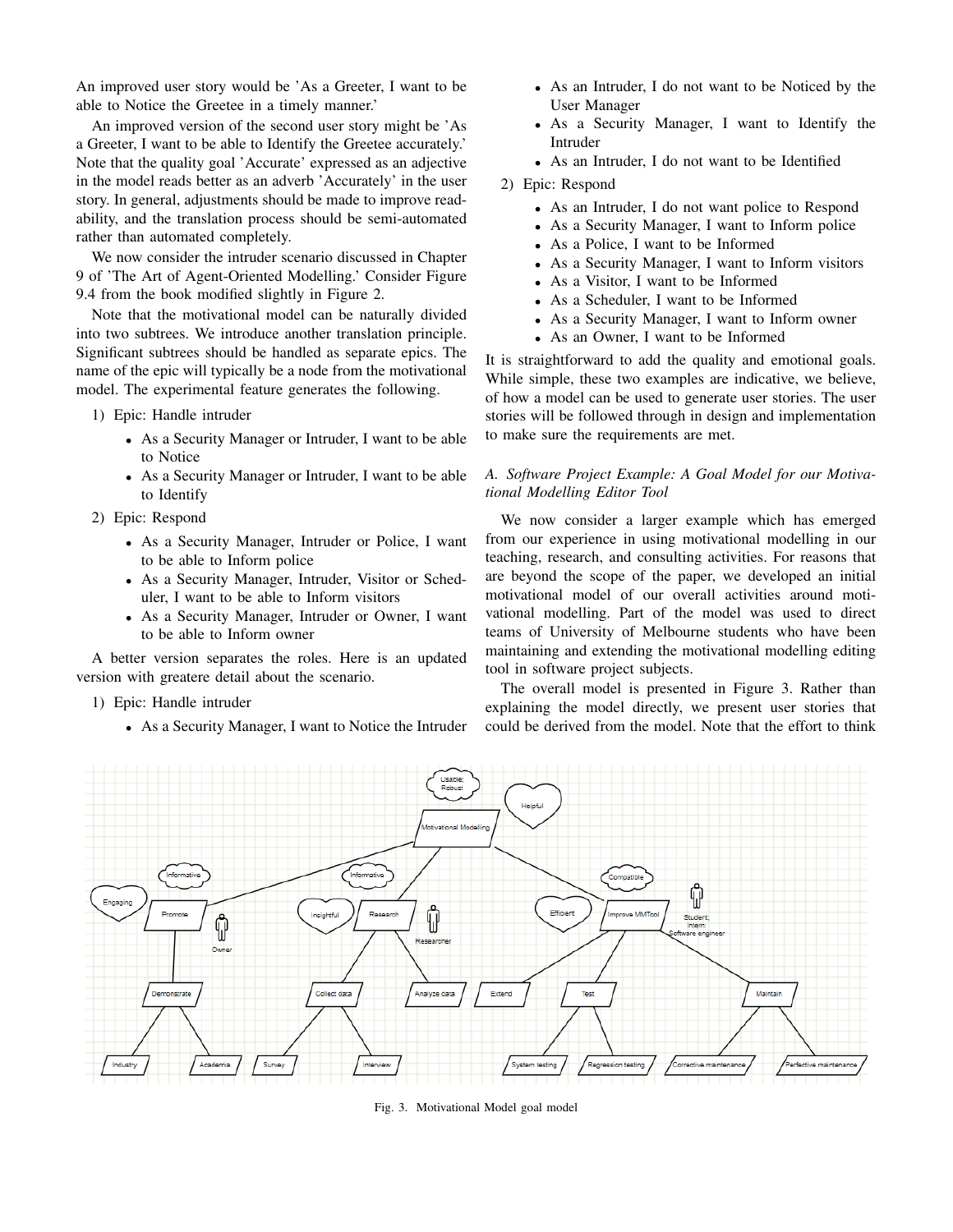about user stories related to the model improved the model, which has been through several iterations, as is expected.

The model has three subtrees which will be the three major epics: Promote, Research and Improve MM Editor tool. We discuss each epic in turn. Promote is the simplest epic, containing two user stories, one concerning demonstration to industry, and one concerning demonstration to academia. Promotional activities to industry are a little different than promotional activities to academia, so it makes sense to separate the user stories. Further, the reporting on the promotional activities will be different. Ensuring that the user stories would be simple and direct affected how the motivational model was built.

We next briefly discuss the Research epic. We have generated three user stories in this epic. The user stories correspond to conducting surveys about the use of motivational modelling, conducting interviews with students, staff and other users, and analysing the data from the surveys and interviews. Again it was helpful to think about a simple form for the model and the user stories.

The third epic concerns the motivational modelling tool that is being used extensively for workshops and consulting, and also being used for internships and student projects at the University of Melbourne. The tool is also being maintained at work.motivationalmodelling.com outside the university sector. There are five user stories as to the software covering respectively: overall extension of the tool, regression testing, overall system testing, corrective maintenance (i.e. fixing bugs) and perfective maintenance, namely improving features. An example of the latter is automatic sizing of nodes to fit the text in the goals. An example of a tool extension is the ability to colour nodes. Both of those examples have been developed in student projects, and are in the process of being more consistently tested and deployed.

A list of the user stories discussed is given here. Note that these user stories are suitable to be placed on a Kanban board for agile development. In fact they have been. Clearly these user stories are reasonably abstract, but they provide a high level overview of the work being done by the various people involved with motivational modelling including the authors. As reasonably abstract, they capture the flavour of user centred development. They clearly can be refined further as developments occur.

- User Stories about Motivational Modelling
	- Epic: Promote
		- ∗ As Owner, I want to be able to demonstrate to industry
		- ∗ As Owner, I want to be able to demonstrate to academia
	- Epic: Research
		- ∗ As a Researcher, I want to be able to collect data by survey
		- ∗ As a Researcher, I want to be able to collect data by interview
		- ∗ As a Researcher, I want to be able to analyze data
	- Epic: Improve MMTool
- ∗ As a Student, Intern or Software engineer, I want to be able to extend the MM tool
- ∗ As a Student, Intern or Software engineer, I want to be able to test by system testing
- ∗ As a Student, Intern or Software engineer, I want to be able to test by regression testing
- ∗ As a Student, Intern or Software engineer, I want to be able to maintain by corrective maintenance
- ∗ As a Student, Intern or Software engineer, I want to be able to maintain by perfective maintenance

#### IV. CONCLUSIONS

We have described a method to generate user stories from motivational models. The generated stories are checked by users and developers to ensure readability and clarity. Such checking retains the feeling of user centred development. The method discussed in this paper has been partially automated within an extension to the motivational modelling editing tool.

Future extensions being considered include the integration of a motivational modelling editing tool with Canvas LMS. Users will also be able to upload personas, user stories and epics (text) to the tool, which will convert them into a goal model. Future studies should focus on further examining the impact of user stories generated from goal models on requirements quality and on communication between stakeholders.

#### ACKNOWLEDGEMENTS

The authors would like to thank the teaching staff and students doing the Software Engineering subjects at the University of Melbourne who have contributed to the ideas of the paper. The work also acknowledges discussions with members of the Future Self and Design Living Lab at Swinburne University of Technology. The work was partially supported by ARC Discovery grant DP200102955, 'Maturing design-led innovation processes with motivational models'.

#### **REFERENCES**

- [1] L. Sterling and K. Taveter, *The art of agent-oriented modeling*. MIT Press, 2009.
- [2] A. Lopez-Lorca, R. Burrows, and L. Sterling, "Teaching motivational models in agile requirements engineering," in *Proceedings of the Requirements in Education and Training workshop at RE'18*, 2018.
- [3] E. Oliveira and L. Sterling, "Motivational models for validating agile requirements in software engineering subjects," in *Proceedings of the 19th International Conference on Software Engineering Research and Practice, SERP'21, July 26-29, 2021, Las Vegas, Nevada, USA*, 2021.
- [4] E.-M. Schön, J. Thomaschewski, and M. J. Escalona, "Agile requirements engineering: A systematic literature review," *Computer Standards & Interfaces*, vol. 49, pp. 79–91, 2017.
- [5] I. Inayat, S. S. Salim, S. Marczak, M. Daneva, and S. Shamshirband, "A systematic literature review on agile requirements engineering practices and challenges," *Computers in human behavior*, vol. 51, pp. 915–929, 2015.
- [6] J. M. Bhat, M. Gupta, and S. N. Murthy, "Overcoming requirements engineering challenges: Lessons from offshore outsourcing," *IEEE software*, vol. 23, no. 5, pp. 38–44, 2006.
- [7] E. A. Oliveira, "i-collaboration 3.0: um framework de apoio ao desenvolvimento de ambientes distribuídos de aprendizagem sensíveis ao contexto," 2013.
- [8] L. Cao and B. Ramesh, "Agile requirements engineering practices: An empirical study," *IEEE software*, vol. 25, no. 1, pp. 60–67, 2008.